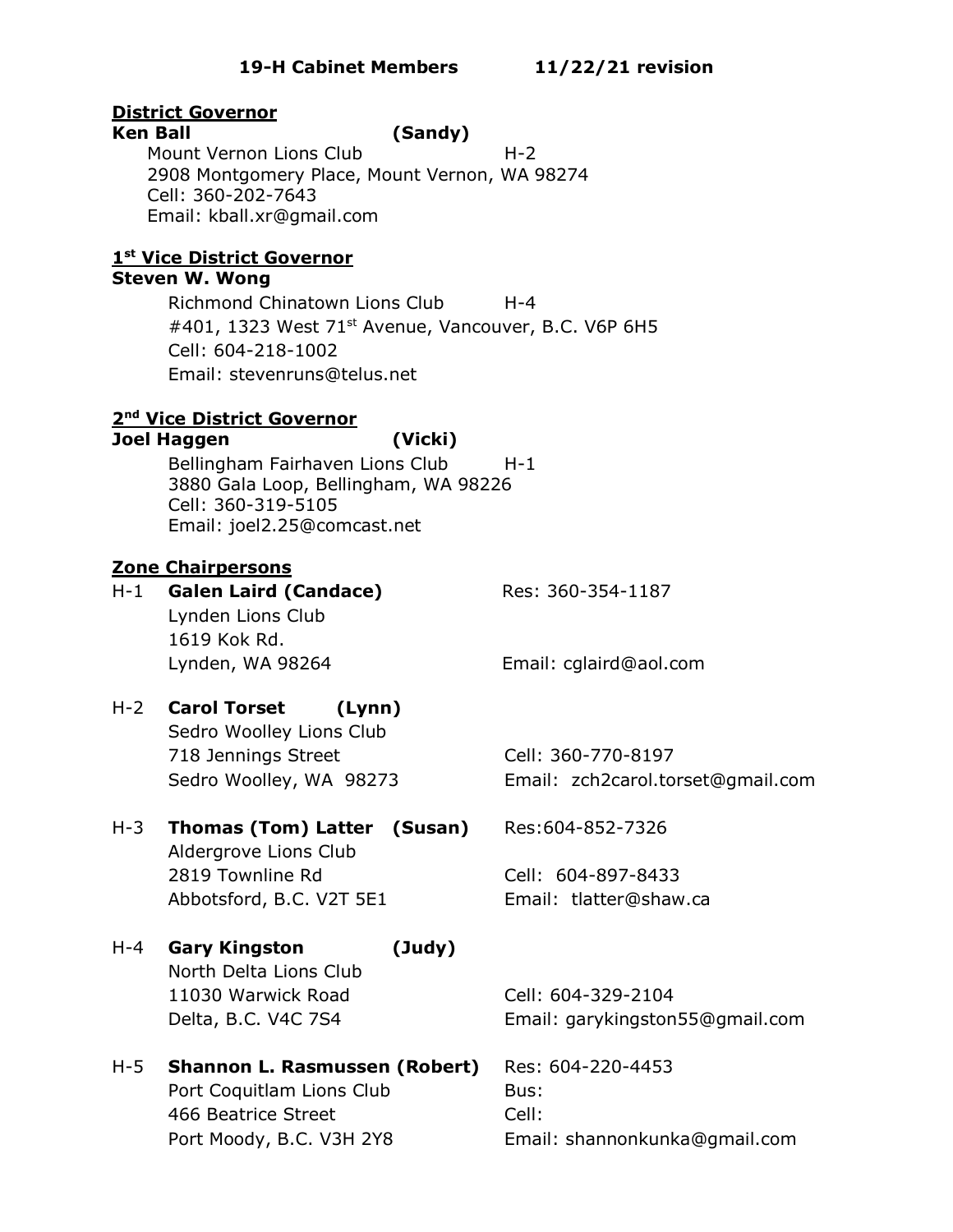H-6 **Bruce Bennewith (Gillian)** Res: 604-792-1766 Chilliwack Mt. Cheam Lions Club Bus: 10168 Williams Road Cell: Chilliwack, B.C. V2P 5H4 Email: bgbennewith@telus.net

# H-7 **Carolyn F. O'Dell (Bob)** Res: 360-679-9468 Whidbey Island Lions Club Bus: 2917 Schattig Lane Cell: 360-632-4805 Oak Harbor, WA 98277 Email: odie72092@aol.com

# **Cabinet Secretary – PZC Katy Carter**

510 Garden of Eden Road, Sedro Woolley, WA 98284 Cell: 360-661-6150 Email: katy510@outlook.com

# **Alert North – PZC Larry Koberstein**

1460 Johnson Rd, Agassiz, B.C. V0M 1A2 Res: 604-796-2209 Email: lrkob@hotmail.com

# **B.C. Lions Society – Robin Woolmer**

9589 162 Street, Surrey, B.C. V4N 2B6 Cell: 778-887-1995 Email: rgwoolmer@gmail.com

# **Bulletin Editor – Michele Barrie**

Email: barriem59@gmail.com

# **Camp Horizon – Don Webster**

P.O. Box 1301, Eastsound, WA 98245 Cell: 360-472-1230 Email: webb930@orcasonline.com

# **CARE – PZC Lynda Davidson**

9208 208<sup>th</sup> Street Unit 64, Langley, B.C. V1M 2M9 Cell: 604-728-5946 Email: lmag@shaw.ca

# **Childhood Cancer –**

Cell: Email:

# **Christmas Ship – PDG Don Wight**

2844 Murphy Pl., Bellingham, WA 98226 Cell: 360-319-5312 Email: dgdonwight@gmail.com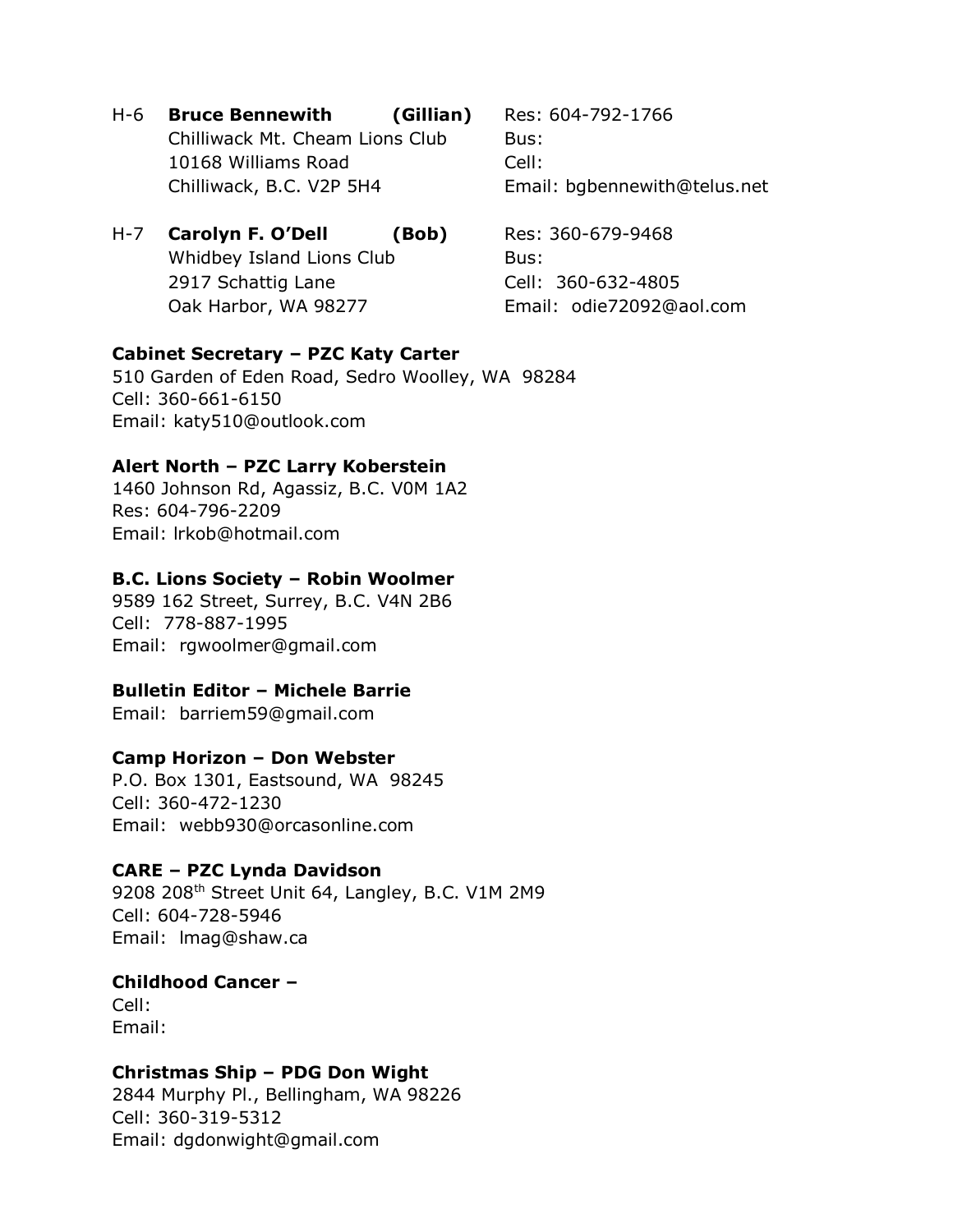# **Co-Chairperson: PDG Judy Portas**

205 32124 Tims Ave., Abbotsford, B.C. V2T 2H4 Res: 604-855-0593 Email: judy.portas@yahoo.com

## **CLERC – PZC Paul Hand**

546 – 12151 224th St., Maple Ridge, B.C. V2X 7N5 Cell: 604-315-9029 Email: phand02@gmail.com

# **Club Support Team (GAT Global Action Team) -1 st VDG Steven Wong, Facilitator**

**Leadership (GLTC) – PZC Bob O'Dell** 2917 Schattig Lane, Oak Harbor, WA 98277 Cell: 360-632-4806 Email: odie79092@aol.com

### **Faculty Development PDG Patty Allen-White**

700 S Anacortes St., Burlington, WA 98233 Cell: 253-905-6025 Email: pattylouallen@gmail.com

# **Membership (GMTC) – 2 nd VDG Joel Haggen**

3880 Gala Loop, Bellingham, WA, 98226 Cell: 360-319-5105 Email: joel2.25@comcast.net

# **Public Relations – PZC Rosemary Small**

521 San Remo Dr., Port Moody, B.C. V3H 3S6 Cell: 604-812-8209 Email: rosemary.small24@aol.com

# **Service (GSTC) – PZC Jack J Peebles**

205 Torrence Lane, Oak Harbor, WA 98277 Cell: 360-279-9208 Email: jackpeebles@comcast.net

#### **Conference – PID Don Shove**

13016 48th Dr. SE, Everett, WA 98208 Cell: 206-854-4324 Email: adshove@comcast.net

# **Elections - PDG Orson Christensen**

3546 Madrona Dr SE, Port Orchard, WA 98366 Cell: 360-320-0116 Email: doc98239@outlook.com

#### **C & A / Talent Contest -PZC Galen Laird**

1619 Kok Rd., Lynden, WA 98264 Res: 360-354-1187 Email: cglaird@aol.com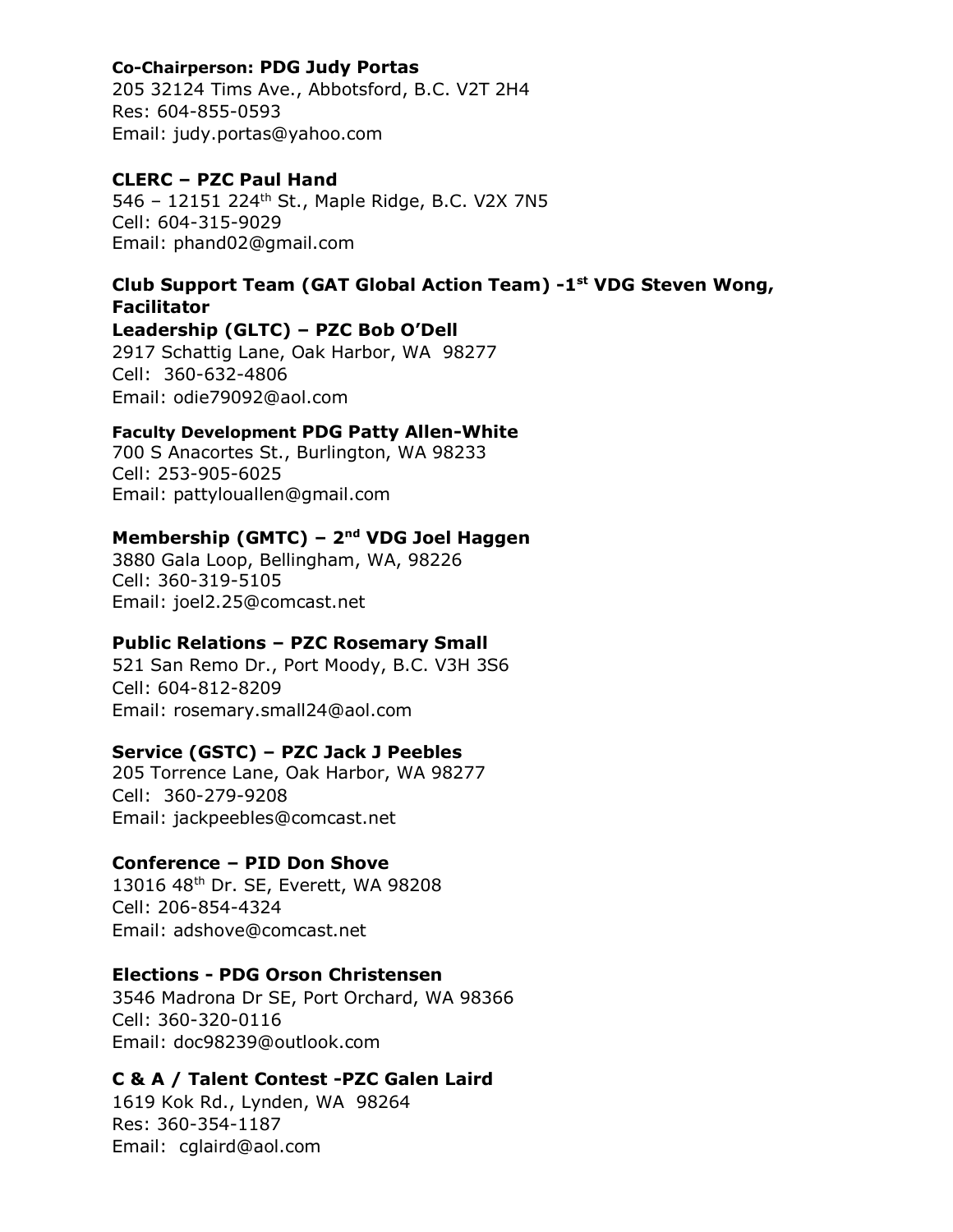# **Co-Chairperson: Rich Kayser**

8323 Double Ditch Rd, Lynden, WA 98264 Res:360-410-8366 Email: rjkayser@msn.com

#### **Diabetes Awareness – Mark DeRoche**

12164 101 A Ave., Surrey, B.C. V3V 3A1 Res: 604-837-0732 Cell: 604-588-9025 Email: scoutermarkdgta@hotmail.com

#### **Dist. Admin – PZC Rosemary Small**

See Public Relations for Contact Info.

#### **Environment – PZC Jones Atterberry**

4019 Peters Lane, Anacortes, WA 98221 Cell: 360-708-8935 E-mail: jonesatterberry@hotmail.com

#### **Information Technology – Miles Baron**

1510 Windsor Drive, Mount Vernon, WA 98273 Cell: 360-420-1161 Email: mileskb@aol.com

#### **Website - PZC Sandy Ball**

2908 Montgomery Place, Mount Vernon, WA 98274 Cell: 360-202-7642 Email: sandrab@sunnyledges.com

#### **International Participation – Gloria Hardan**

2815 Meridian St., Bellingham, WA 98225 Cell: 360-739-0776 Email: hardanmd19@aol.com

#### **LCIF Coordinator B.C. – PDG Gord Graves**

3515 Fremont St., Port Coquitlam, B.C. V3B 2Y2 Cell: 604-816-2818 Email: gordrgraves@gmail.com

# **LCIF Coordinator U.S. – PID Don Shove**

13016 48th Dr. SE, Everett, WA 98208 Cell: 206-854-4324 Email: adshove@comcast.net

#### **Leaders Dogs – PZC Toby Hiller**

P.O. Box 333, Orcas, WA 98280 Res: 360-376-5333 Email: tthiller@centurytel.net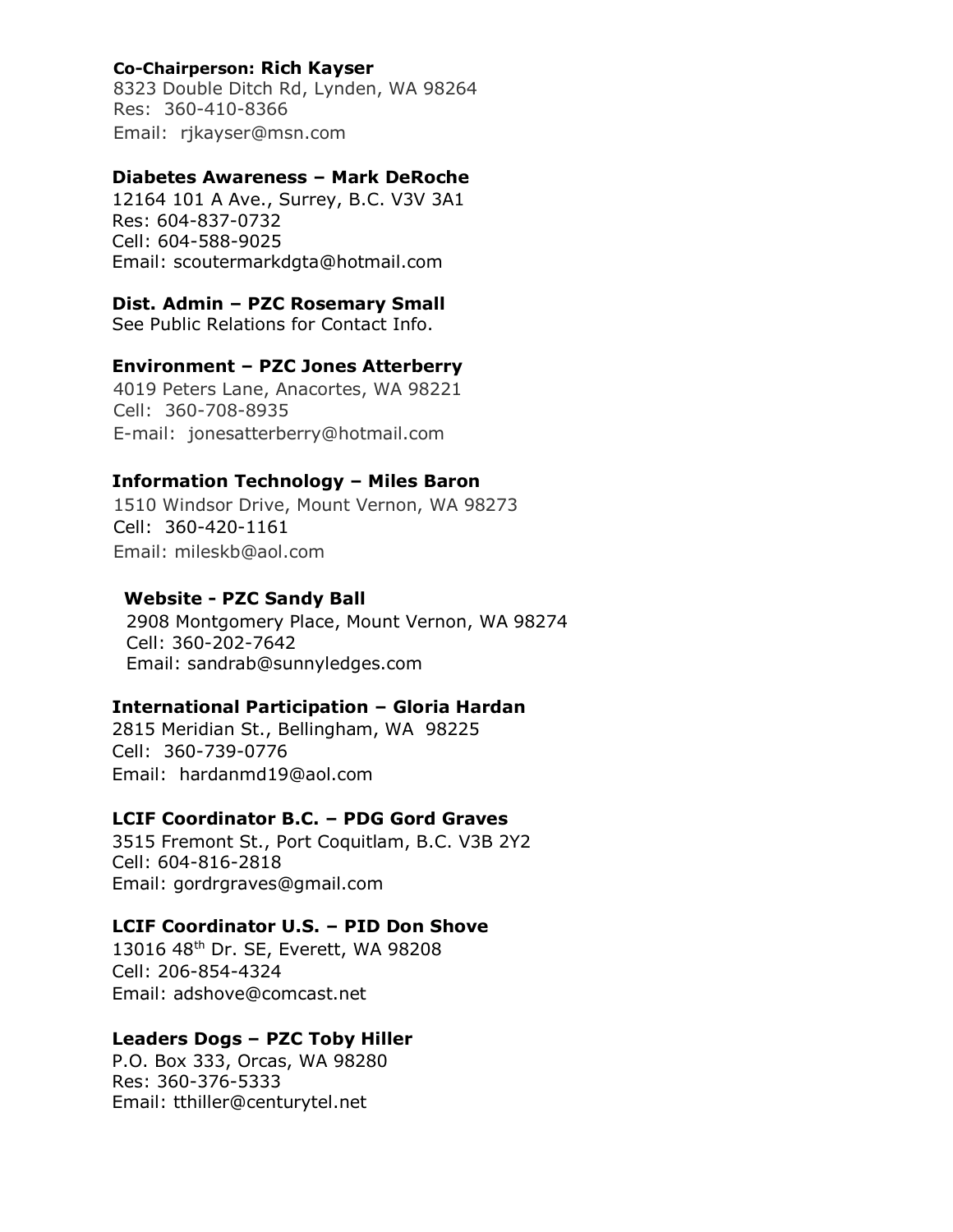# **LEO Clubs – B.C. – PZC Barry Shiles**

8121 Modest Dr., Delta, B.C. V4C 4A9 Cell: 604-594-6579 Email: barryshiles@gmail.com

# **LEO Clubs – U.S. – PZC Bruce MacNair**

P.O. Box 804, Oak Harbor, WA 98277 Cell: 360-929-6360 Email: bmacnair@gmail.com

# **LEO Student Rep – Bella Fetterly**

Email: charlotte@fetterlyclan.com

# **Lions Foundation of Canada – PDG Corinne White**

#102 8560-156th St., Surrey, B.C. V3S 5K4 Cell: 778-549-0059 Email: lioncorrine19h@gmail.com

# **Lions of B.C. Hearing Society – PCC Surinder Gahir**

34809 Everett Dr., Abbotsford, B.C. V2S 7R6 Res: 604-853-1304 Email: governor.gahir@gmail.com

# **Lions Quest – Nathan Martyn**

20315 16th Ave, Langley, B.C. VWZ 1W5 Cell: 604-803-0821 Email: nw.martyn@gmail.com

# **Memorial Gardens – Julie Bell**

1700 E Blackburn#1, Mount Vernon, WA 98274 Cell: 360-420-7422 Email: the4bells@hotmail.com

# **NWLERC – ZC Carolyn O'Dell**

2917 Schattig Ln., Oak Harbor, WA 98277 Res: 360-679-9468 Cell: 360-632-4805 Email: odie72092@aol.com

# **NW Lions Foundation – PZC Rock White**

700 S Anacortes, Burlington, WA 98233 Cell: 360-770-9096 Email: rocktwhite@hotmail.com

#### **PARLIAMENTARIAN PID Don Shove**

See Conference for Contact Info

#### **Peace Poster –**

Res: Email: